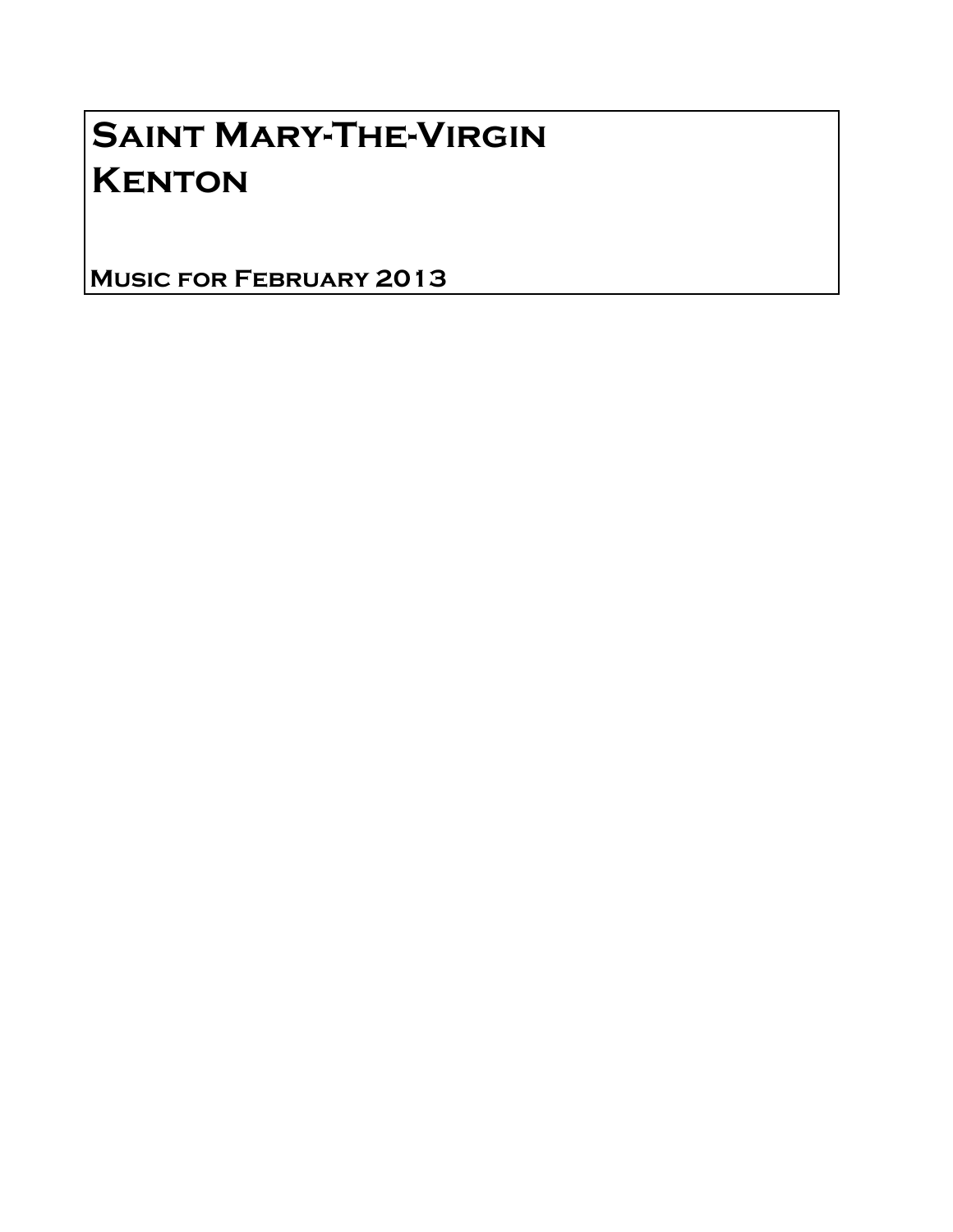### **3rd February Ordinary Time IV**

| Introit                   | 362       | Glorious things                                  |
|---------------------------|-----------|--------------------------------------------------|
| <b>Responsorial Psalm</b> |           | Page 182, first setting                          |
| Gradual                   | 480 (t63) | In Christ there is no east or west               |
| Offertory                 | 271       | Alleluia, sing to Jesus                          |
| Communion                 | 277       | Bread of the World                               |
| Recessional               | 465       | Thou didst leave thy throne and thy kingly crown |

Setting K, S, B, A - St Ralph Sherwin Mass G - Merbecke

At communion Celtic Benediction

#### **10th February Ordinary Time V**

| Introit                   | <b>CH745</b> | To God be the glory                  |
|---------------------------|--------------|--------------------------------------|
| <b>Responsorial Psalm</b> |              | Page 183, first setting              |
| Gradual                   | <b>CH557</b> | O thou who camest from above         |
| Offertory                 | CH379        | Lord enthroned in heavenly splendour |
| Procession                | <b>CH706</b> | The Lord's my shepherd               |
| Recessional               | <b>CH44</b>  | Jerusalem                            |
|                           | Setting      | Frances Bradford & Lourdes Gloria    |

At communion Let all the world

#### **13th February Ash Wednesday**

| Introit                   | 393     | Lead us, heavenly Father, lead us |
|---------------------------|---------|-----------------------------------|
| <b>Responsorial Psalm</b> |         | Page 21, first setting            |
| Gradual                   | 63      | All ye who seek a comfort sure    |
| Offertory                 | 70      | Lord Jesus, think on me           |
| Communion                 | 305     | Soul of my Saviour                |
| Recessional               | 449     | Soldiers of Christ, arise         |
|                           | Setting | Merbecke                          |

At communion